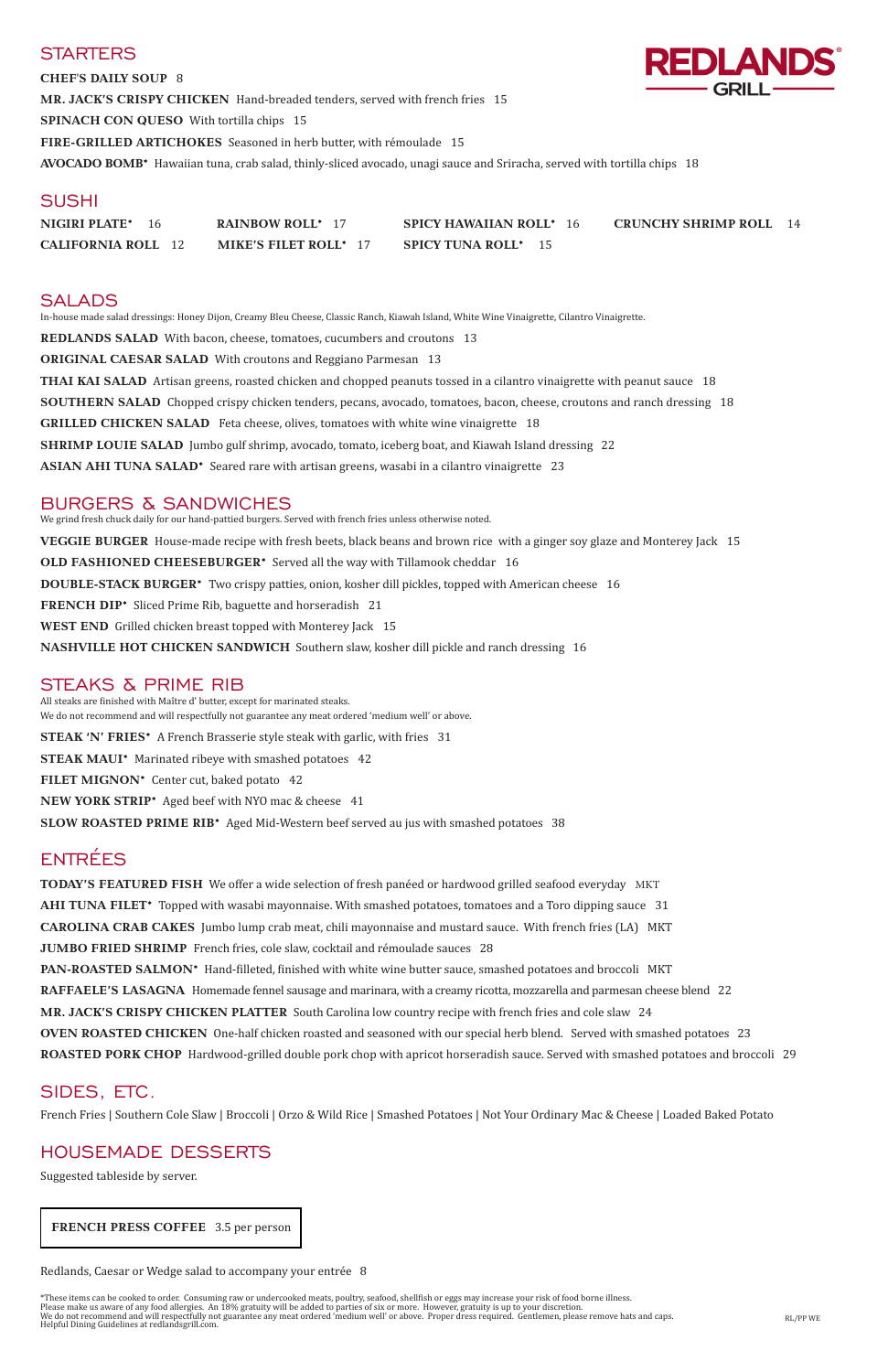## REDS

#### CABERNET SAUVIGNON

**GRAYSON** – California 11/37 **JOSEPH CARR** – Paso Robles 14/46 **FOLEY JOHNSON** *ESTATE* – Napa Valley 16/54 **LANCASTER** *ESTATE* **WINEMAKER'S CUVEE** – Alexander Valley 17/58 **THREE RIVERS** – Columbia Valley 40 **ROTH** *ESTATE* – Alexander Valley42 **FRANCISCAN** – Napa Valley 50 **STARMONT** – Napa Valley 55 **CLOS PEGASE** – Napa Valley 70 **HONIG** – Napa Valley78 **ELIZABETH SPENCER** – Napa Valley 82 **SILVERADO** – Napa Valley 90 **CAYMUS** – Napa Valley120 **MINER FAMILY** – Oakville, Napa Valley 120 **PAUL HOBBS** – Napa Valley120 **SEBASTIANI "CHERRYBLOCK"** – Sonoma 155 **DARIOUSH "SIGNATURE"** – Napa Valley 195 **SILVER OAK** – Napa Valley 200 **CAYMUS VINEYARDS SPECIAL SELECTION** – Rutherford 250 **W. P. FOLEY II** – Chalk Hill 250 **MERUS** – Napa Valley 255 **SHAFER** *HILLSIDE SELECT* – Stags Leap District 325

#### **MERLOT**

**J. LOHR "LOS OSOS"** – Paso Robles 11/37 **WENTE "SANDSTONE"** – Livermore Valley 12/41 **FERRARI-CARANO** – Sonoma 50 **WHITEHALL LANE** – Napa Valley 55 **DUCKHORN VINEYARDS** – Napa Valley80

#### PINOT NOIR

**LUCKY STAR** – California 10/37 **ELOUAN** – Oregon 13/44 **ANGELS INK** – Monterey, California 14/48 **WILLAMETTE VALLEY "WHOLE CLUSTER"** – Willamette Valley 15/51 **FLOWERS** – Sonoma Coast17/58 **LINCOURT** *RANCHO SANTA ROSA* – Sta. Rita Hills 45

**CHALONE** *ESTATE* – Chalone AVA46 **MEIOMI** – California 50 **ARGYLE** – Willamette Valley50 **BELLE GLOS "BALADE"** – Santa Rita Hills 52 **THE FOUR GRACES** – Willamette Valley 55 **GARY FARRELL** – Russian River Valley 70 **SLANDER** *BY ORIN SWIFT* – California 75 **DOMAINE SERENE "YAMHILL CUVEE"** – Willamette Valley 80 **BREWER-CLIFTON** – Sta. Rita Hills 90 **SIDURI** – Russian River Valley92 **ARCHERY SUMMIT** *ESTATE* – Willamette Valley 100

**ROCHIOLI** – Russian River Valley 140 **SHEA WINE CELLARS** *HOMER* – Willamette Valley 140 **KOSTA BROWNE** – Russian River Valley 165 **KOSTA BROWNE** – Sta. Rita Hills 165 **KOSTA BROWNE** *GAPS CROWN VINEYARD* – Sonoma Coast 210

## ZINFANDEL

**PREDATOR "OLD VINE"** – Lodi 11/37 **KLINKER BRICK "OLD VINE"** – Lodi 13/44 **8 YEARS IN THE DESERT** *BY ORIN SWIFT* – California 17/58 **JOEL GOTT** – California45

### DESSERT SELECTIONS

**FONSECA BIN 27** *375 ML BOTTLE* – Portugal 6/21 **DASHE LATE HARVEST ZINFANDEL** *375 ML BOTTLE* – Dry Creek Valley 35 **FAR NIENTE DOLCE SEMILLON** – Napa Valley 70

## RED WINES CONTINUED...

#### OTHER INTERESTING REDS

**ALTA VISTA "VIVE" MALBEC** – Mendoza, Argentina 11/37 **SHINAS** *ESTATE* **"THE GUILTY" SHIRAZ** – Victoria, Australia 12/41 **THE PRISONER** – California 17/58 **CAYMUS-SUISUN "GRAND DURIF" PETITE SYRAH** – California 45 **ABSTRACT** *BY ORIN SWIFT* – California 60 **QUILCEDA 'CVR'** – Columbia Valley 80 **MOLLY DOOKER "ENCHANTED PATH"** – Australia 135 **QUINTESSA MERITAGE** – Rutherford 190

## **WHITES**

#### CHAMPAGNE & SPARKLING

**ZARDETTO PROSECCO** – Veneto, Italy 10/34 **GRUET BRUT** – New Mexico 11/37 **LUCIEN ALBRECHT BRUT ROSÉ** – AOC Crémant d'Alsace 13/44 **MUMM NAPA CUVÉE MM - Napa Valley 45 LOUIS ROEDERER ESTATE BRUT** – California 55 **NV DUVAL-LEROY BRUT RESERVE** – Á Vertus, France 85 **TAITTINGER –** Á Reims, France95 **LAURENT-PERRIER BRUT "LA CUVÉE"** – France 95 **VEUVE CLICQUOT YELLOW LABEL** – Á Reims, France 120 **NV DUVAL-LEROY BRUT ROSÉ DE SAIGNÉE** – France 130

#### CHARDONNAY

**ST. FRANCIS** – Sonoma County 12/41 **WENTE** *ESTATE GROWN* – San Francisco Bay 13/44 **ZD** – California14/48 **ROMBAUER** – Carneros16/54 **LINCOURT** *COURTNEY'S VINEYARD* – Sta. Rita Hills40 **NEWTON "SKYSIDE"** – Sonoma County 42 **CHALONE** *ESTATE* – Chalone AVA 45 **J. LOHR "ARROYO VISTA"** – Monterey 45 **GARY FARRELL** – Russian River Valley 55 **SHEA WINE CELLARS** *ESTATE* – Willamette Valley 55 **FOLEY** *RANCHO SANTA ROSA* – Sta. Rita Hills 55 **THE PRISONER** – Carneros60 **BURLY** – Napa Valley 65 **RAMEY** – Russian River Valley 70 **CAKEBREAD CELLARS** – Napa Valley 75 **PLUMPJACK** *RESERVE* – Napa Valley80 **MINER "WILD YEAST"** - Napa Valley 80 **LEWIS CELLARS** – Napa Valley 85 **CHALK HILL** *ESTATE BOTTLED* – Chalk Hill 88 **DONUM** – Carneros 90 **FLOWERS** – Sonoma Coast 92 **KOSTA BROWNE** *ONE SIXTEEN* – Russian River Valley 100 **CHALK HILL "CAROL ANN"** – Chalk Hill 130

SAUVIGNON BLANC & FUMÉ BLANC

**DASHWOOD** – Marlborough, New Zealand 11/37 **FERRARI-CARANO FUMÉ BLANC** – Sonoma County 11/37 **HONIG** – Napa Valley 13/44 **ELIZABETH SPENCER** – Mendocino 35 **CRAGGY RANGE** *TE MUNA ROAD VINEYARD* – Marlborough, New Zealand 50 **CAKEBREAD CELLARS** – Napa Valley55

## OTHER WHITES & ROSÉ

**FLEUR DE MER ROSÉ** – Côtes De Provence 11/37 **LUCIEN ALBRECHT** *RESERVE* **RIESLING** –

Alsace, France 12/41 **SCHLOSS VOLLRADS RIESLING** – Germany 13/44 **BARONE "FINI" PINOT GRIGIO** – Valdadige, Italy 10/34 **MARCO FELLUGA PINOT GRIGIO** – Collio, Italy 13/44 **SANTA MARGHERITA PINOT GRIGIO** – Italy 45

*Tasting notes are available for most wines.*